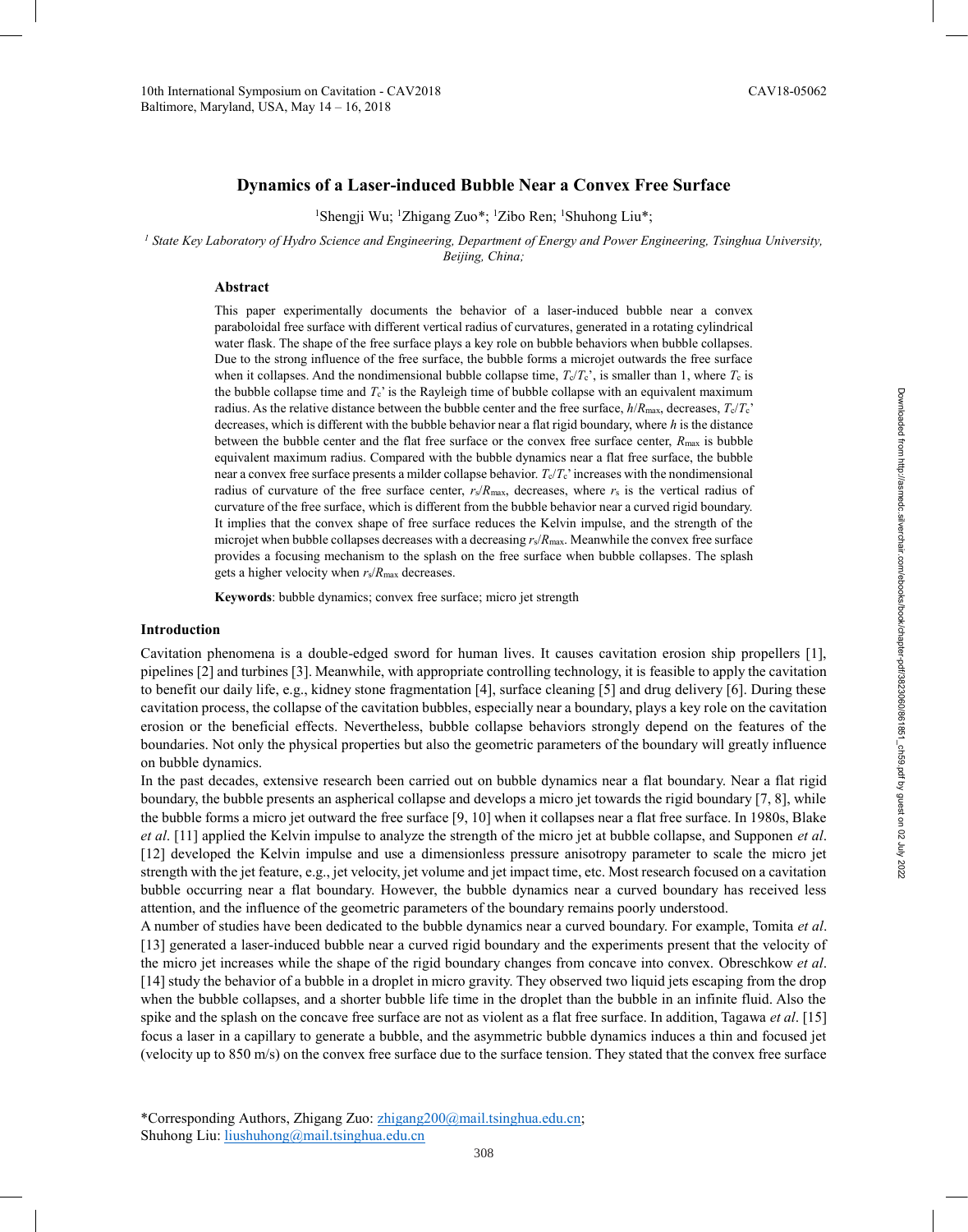is able to focus the shockwave and cause the supersonic jet on the surface. In this paper, we report an experimental study of bubble dynamics near a convex free surface and focus on the strength of the micro jet when bubble collapses.

#### **Experimental setup**

To simulate the dynamics of a cavitation bubble near a curved free surface, we designed a rotating experimental setup as in Fig. 1. The water flask ( $D = 150$  mm,  $H = 350$  mm) was filled with deionized and degassed water and all experiments took place at room temperature. When the cylindrical water flask is rotating, the flat free surface turns into a paraboloid due to the gravity and the centrifugal force. The vertical radius of curvature of the free surface  $r_s$  $900g/\pi^2 n^2$ , where *g* is the gravitational acceleration, and *n* is the revolutions per minute of the water flask. And we used a Q-switched pulsed ruby laser (wavelength: 694.3 nm, maximum pulse energy: 1.5 J, pulse length: 20–30 ns) to generate a cavitation bubble with maximum radius of about 2-3 mm in the water flask. We used a signal generator (Rigol DG2021A) to trigger a laser and a highspeed camera (Phantom V711) simultaneously. The motions of the bubble and the free surface were recorded by the camera (at 79 069 frames/s with an exposure time of 1 μs) for subsequent analyses.



Fig. 1. Schematic of the experimental setup with a side view synchronized with the laser pulse.

## **Results and discussion**

For the convenience of depicting the experimental results, we use three nondimensional parameters,  $h/R_{\text{max}}$ ,  $r_s/R_{\text{max}}$ and  $T_c/T_c$ , where *h* is the distance between the bubble center and the flat free surface or the convex free surface center,  $R_{\text{max}}$  is the bubble equivalent maximum radius,  $T_c$  is the bubble collapse time and  $T_c$ ' is the Rayleigh time of bubble collapse with an equivalent maximum radius. Figure 2 presents the bubble behaviors near the flat free surface with different *h*/*R*<sub>max</sub>. Due to the strong influence of the free surface, the bubble collapses non-spherically and forms a micro jet outward the free surface. And the bubble collapse time,  $T_c$ , is much shorter than  $T_c$ .  $T_c/T_c$  increases with an increasing relative distance  $h/R_{\text{max}}$  increases, which is in contrast with the bubble behavior near a flat rigid boundary [16]. The possible explanation is that it would be much easier for bubble to push the liquid away to grow and pull the liquid back to collapse due to the deformable free surface, resulting a  $T_c/T_c$ ' smaller than 1.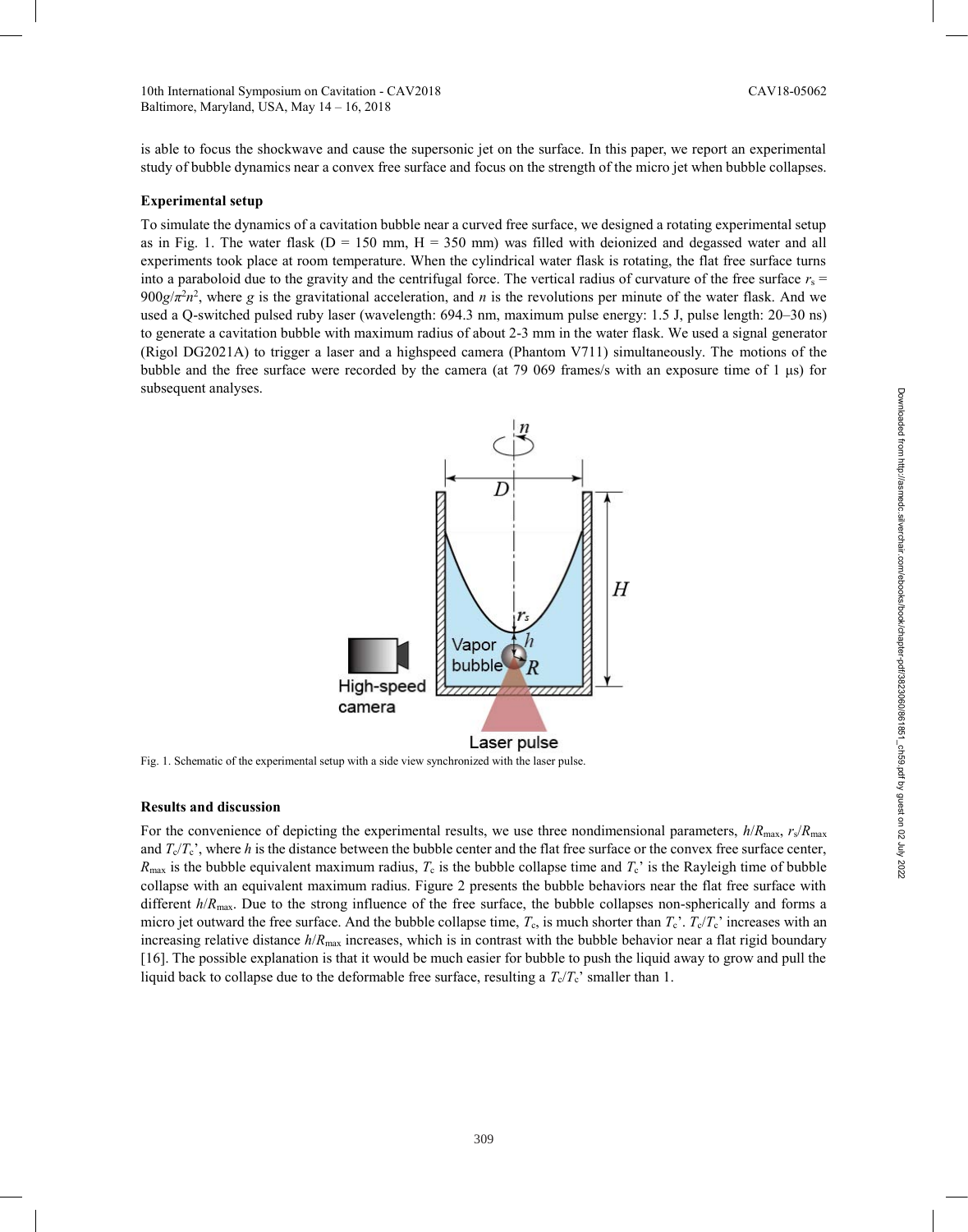

Fig. 2. Laser-induced bubble behaviors near a flat free surface with different  $h/R_{\text{max}}$ . (a)  $h/R_{\text{max}} = 2.261$ ,  $T_c/T_c = 0.916$ ; (b)  $h/R_{\text{max}} = 1.932$ ,  $T_c/T_c$ '=0.904; (c)  $h/R_{\text{max}} = 1.432$ ,  $T_c/T_c$ '=0.862; (d)  $h/R_{\text{max}} = 1.027$ ,  $T_c/T_c$ '=0.846. The scale bar is only valid on the vertical direction due to the image distortion from the cylindrical water flask.

Four typical experimental results are presented when the bubble grows and collapses near a free surface with different convex shape in Fig 3. With the same  $h/R_{\text{max}}$ ,  $T_c/T_c$  increases with a decreasing  $r_s/R_{\text{max}}$ , which is different from the influence of the convex shape on the bubble behavior near a rigid boundary [13]. A more convex surface indicates more liquid to be driven into motion, especially the liquid on the bubble upper side, which would increase bubble collapse time. It implies that the Kelvin impulse and the strength of the microjet when bubble collapses near a convex free surface would be smaller than when bubble collapses near a flat free surface, because of the increasing bubble collapse time with the decreasing  $r_s/R_{\text{max}}$ , though the bubble behavior, in general, is similar with a flat free surface due to the strong influence of the free surface. It is valid to pay more attention to theoretical analysis and simulation research in the future. In the experiments, we also observed that a violent splash appears when bubble collapses, which is an important phenomenon on the bubble behavior near a free surface. The focusing of the convex free surface enhances the strength of splash. The splash gets a higher velocity when  $r_s/R_{\text{max}}$  decreases. One potential application of the high-speed and thin splash is to the development of no-needle liquid-injection systems which would be beneficial for health care worldwide.



Fig. 3. Laser-induced bubble behaviors near a convex free surface. (a)  $h/R_{\text{max}} = 1.977$ ,  $r_s/R_{\text{max}} = 8.292$ ,  $T_c/T_c = 0.924$ ; (b)  $h/R_{\text{max}} = 2.125$ ,  $r_s/R_{\text{max}}$ =5.458,  $T_c/T_c$  =0.938; (c)  $h/R_{\text{max}}$  =2.152,  $r_s/R_{\text{max}}$  =5.710,  $T_c/T_c$  =0.948; (d)  $h/R_{\text{max}}$  =0.977,  $r_s/R_{\text{max}}$  =4.304,  $T_c/T_c$  =0.897. The scale bar is only valid on the vertical direction due to the image distortion from the cylindrical water flask.